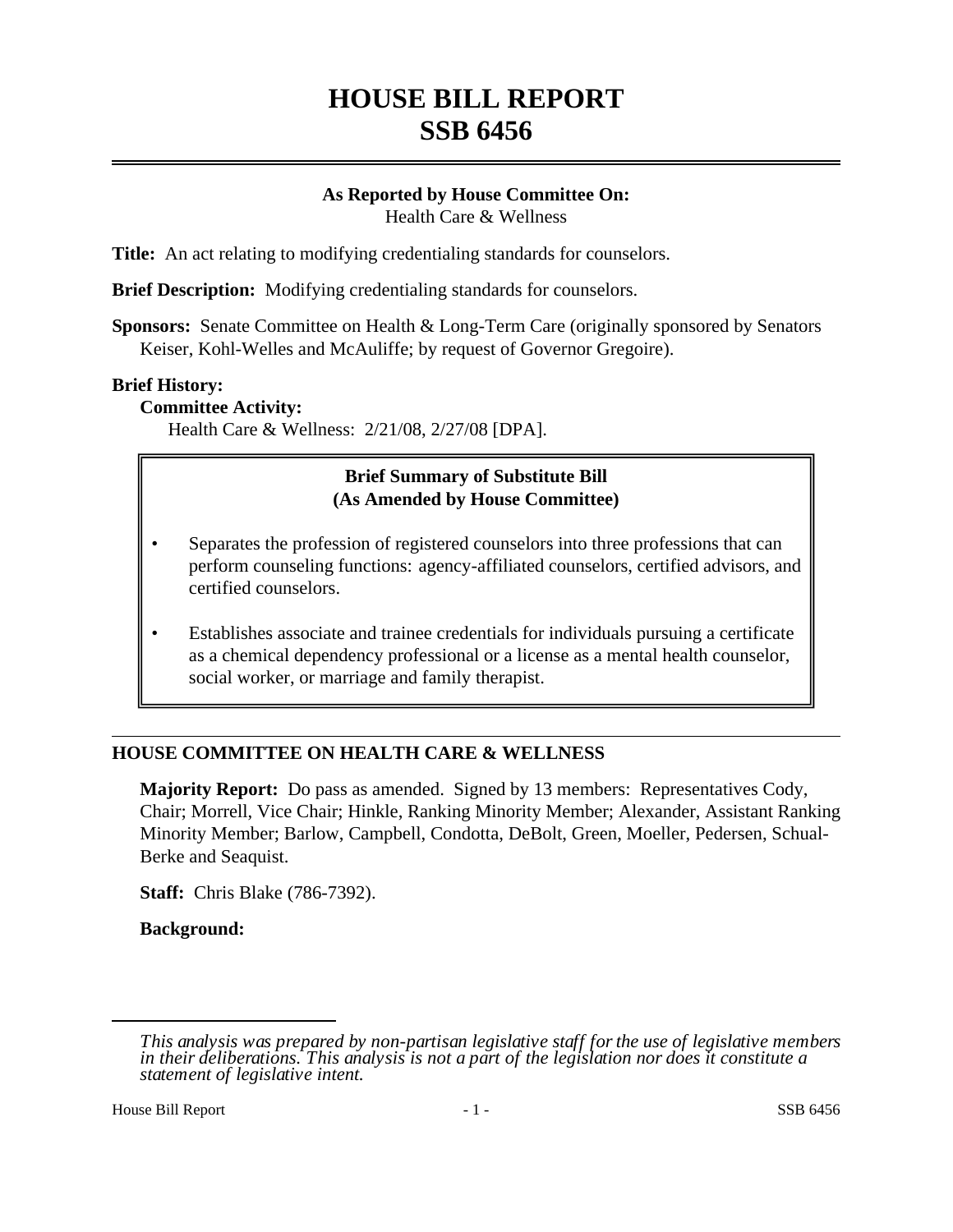The Department of Health (Department) regulates several different categories of behavioral health professionals. These include registered counselors, hypnotherapists, psychologists, chemical dependency professionals, mental health counselors, marriage and family therapists, and social workers. Registration as a counselor or hypnotherapist requires that an individual submit an application and a fee of \$40 as well as obtain a background check. Certification as a chemical dependency professional requires that an individual have at least an associate's degree, pass an examination, and meet specified experience requirements. Licensing as a psychologist, mental health counselor, marriage and family therapist, or social worker requires that an individual hold a graduate degree, pass an examination, and meet specified experience requirements.

In 2006 at the direction of the Governor, the Department conducted a review of the registered counselor profession to determine the appropriate level of regulation for the profession. The final Registered Counselor Work Group report included recommendations to eliminate the profession of registered counselors and create several pre-licensure credentials, an agencyaffiliated counselor credential, and a private practice counselor credential. The Registered Counselor Work Group report also made recommendations regarding the scope of practice, disclosure statements, and public education campaigns. Three bills, HB 1494, HB 1993, and SB 5579 were introduced in the 2007 legislative session which addressed many of the recommendations in the Department's report. None of these bills passed the Legislature.

The 2007-09 Operating Budget directed the Department to convene another work group to develop recommendations regarding the need to regulate registered counselors. The Registered Counselor Work Group report was due by November 15, 2007. The report included several recommendations pertaining to the creation of new pre-licensure credentials, an agency-affiliated counselor credential, and a private practice counselor credential similar to the 2006 report. A survey of registered counselors conducted at the direction of the Registered Counselor Work Group found that about 35 percent of registered counselors are using the credential to work toward obtaining the experience requirements of another type of license, 30 percent work in a state-regulated agency, and 28 percent practice in a private practice setting.

## **Summary of Amended Bill:**

The health profession of registered counselors is divided into eight new categories of fullycredentialed and pre-credential status health professions. To continue to practice counseling, all registered counselors must obtain another health profession credential by July 1, 2010, when the registered counselor credential is eliminated.

## Agency-Affiliated and Certified Counselors

#### *Practice Requirements*

Agency-affiliated counselors are registered health professionals who engage in counseling and are employed by an agency or facility that operates under state regulations. Applicants for registration as an agency-affiliated counselor must provide documentation of their employment with an agency or an offer of employment with an agency.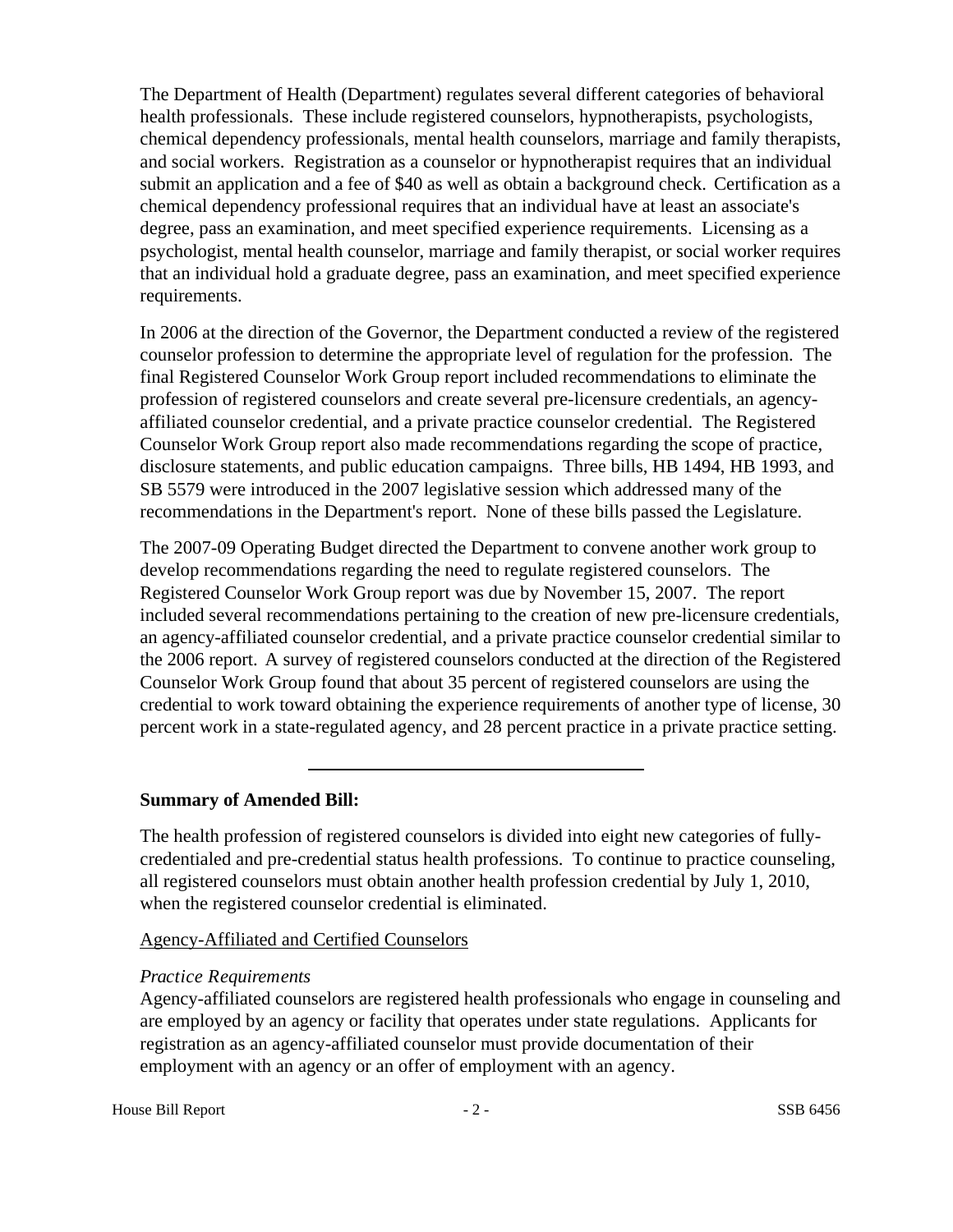Certified counselors and certified advisers are certified health professionals authorized to engage in private practice counseling. "Private practice counseling" includes screening a client's condition and recognizing mental or physical disorders or a global assessment of functioning score of 60 or less that require the certified counselor or adviser to refer the client to a physician, osteopathic physician, or mental health practitioner for diagnosis and treatment. The term also includes counseling and guiding clients in adjusting to life situations, developing new skills, and making desired changes through specific counseling methods and established practice standards. Both certified counselors and advisers may counsel and guide clients with a global assessment of functioning score over 60. Only certified counselors may counsel clients with a global assessment of functioning score of 60 or less and they may only do so when the client: (1) was referred by certain licensed professionals and to the extent provided in a plan of treatment designed by the referring professional; or (2) refused the referral made by the counselor, in writing, and services are provided to the extent authorized in a plan of treatment developed by the counselor with his or her consultant or supervisor.

Applicants to conduct private practice counseling as a certified counselor prior to July 1, 2009, must:

- be a currently registered counselor in good standing;
- have been a registered counselor for at least five years;
- have completed courses in risk assessment, ethics, screening and referral, Washington law, and other subjects identified by the Secretary of Health (Secretary), and pass an examination in these subjects; and
- have a written consultation agreement with an approved health care provider.

Applicants to conduct private practice counseling as a certified counselor or certified adviser after July 1, 2010, must:

- have a bachelors degree in a field related to counseling to become a certified counselor or an associate degree in a field related to counseling and a supervised internship to become a certified adviser;
- pass an examination in risk assessment, ethics, screening and referral, Washington law, and other subjects identified by the Secretary; and
- have a written supervisory agreement with an approved supervisor.

In addition to the Secretary's present authority relating to registered counselors, he or she is authorized to establish requirements for certified counselors related to education equivalency, examinations, supervision, consultation, and continuing education.

## *Disclosure Statements*

Certified counselors and advisers must provide disclosure statements to clients similar to the disclosures currently provided by registered counselors with additional information requirements. The disclosures must also include referral resources, a statement regarding the supervisory arrangement of the certified counselor or adviser, and a statement that they are not credentialed to diagnose mental disorders or to conduct psychotherapy. Clients are not responsible for any charges prior to the receipt of the disclosure statement.

## *Advisory Committee*

House Bill Report **All SCSB** 6456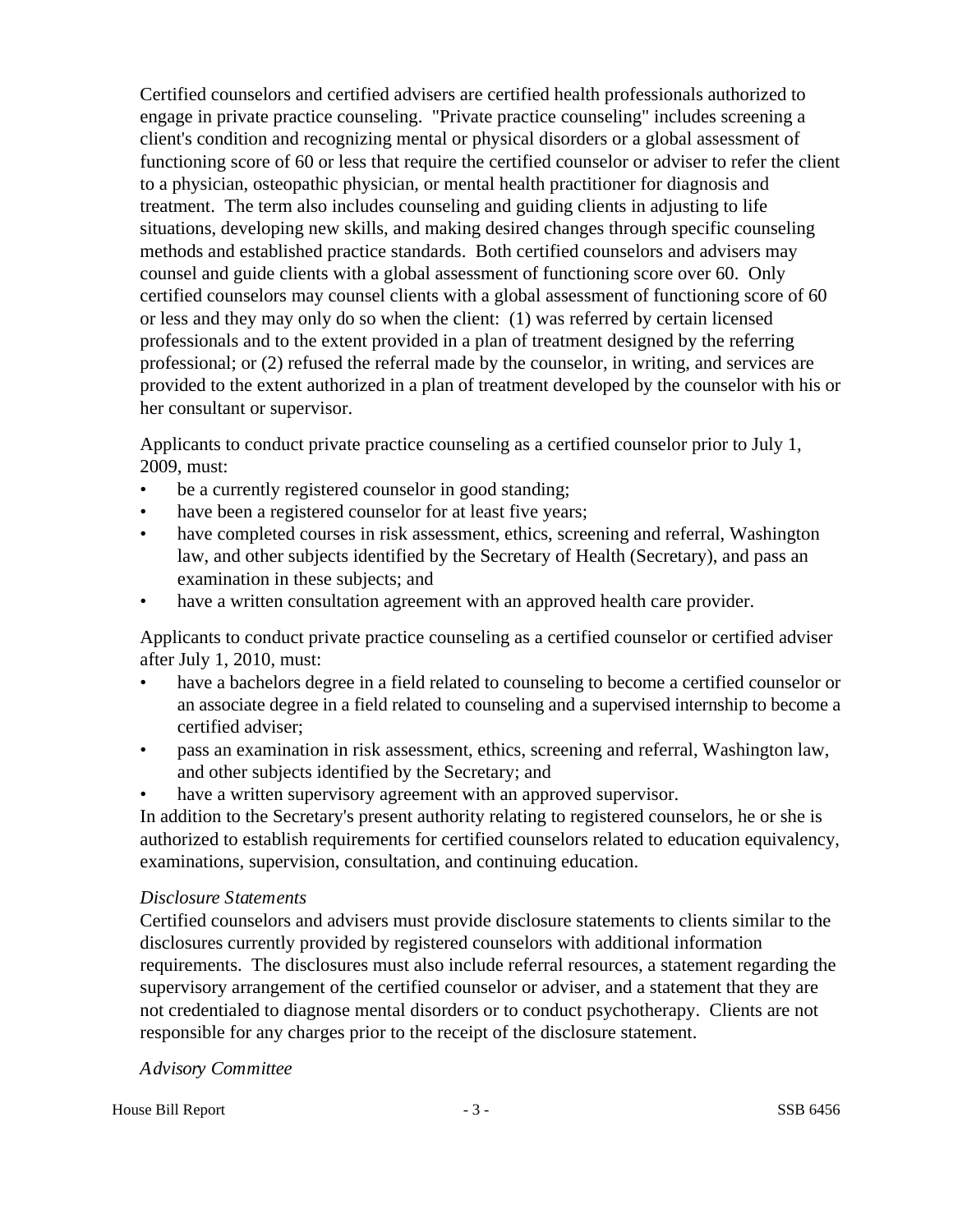The Washington State Certified Counselors and Hypnotherapist Advisory Committee (Committee) is established. The Committee is comprised of two certified counselors or certified advisors, two hypnotherapists, and three members of the public. Members shall be appointed by the Secretary.

## Associates and Trainees

Associate licenses are created for individuals pursuing a license as a social worker, mental health counselor, or marriage and family therapist. Associates must have a graduate degree and be working toward meeting the supervised experience requirements as required for a full license. Associates may not practice independently for a fee. Associates may only practice under approved supervision. An associate license may be renewed up to four times.

A chemical dependency professional trainee credential is created for individuals working toward the education and experience requirements for certification as a chemical dependency professional. To obtain a trainee credential, an individual must submit a declaration to the Secretary that he or she is enrolled in an approved education program and pursuing the experience requirements for full certification. Trainees must practice under levels of supervision determined by rule, except that the first 50 hours of client contact must be under direct supervision. A trainee credential may be renewed up to four times.

## Other

One must be registered with the Department to practice hypnotherapy for a fee.

Peer counselors and peer counselor training activities are exempt from credentialing requirements.

The Department of Health must report to the Legislature by December 15, 2011, regarding the number of registered counselors that became certified counselors or certified advisers, disciplinary activities related to these professions, and the state of certification requirements for the professions.

The bill is null and void if not referenced in the operating budget.

## **Amended Bill Compared to Substitute Bill:**

The amended bill creates the profession of certified adviser which is a profession that can only provide private practice counseling services to clients with a global assessment of functioning score over 60. Credentialing standards for certified advisers include an associate degree and a supervised internship as well as the specific course requirements and supervisory agreements that certified counselors must meet. The ability of certified counselors to become credentialed with only an associate degree is removed.

Certified counselors and advisers must refer clients with a mental or physical disorder or a global assessment of functioning score of 60 or less to a physician, osteopathic physician, or mental health practitioner instead of recommending that clients with a mental or physical disorder seek diagnosis from an appropriate health care provider.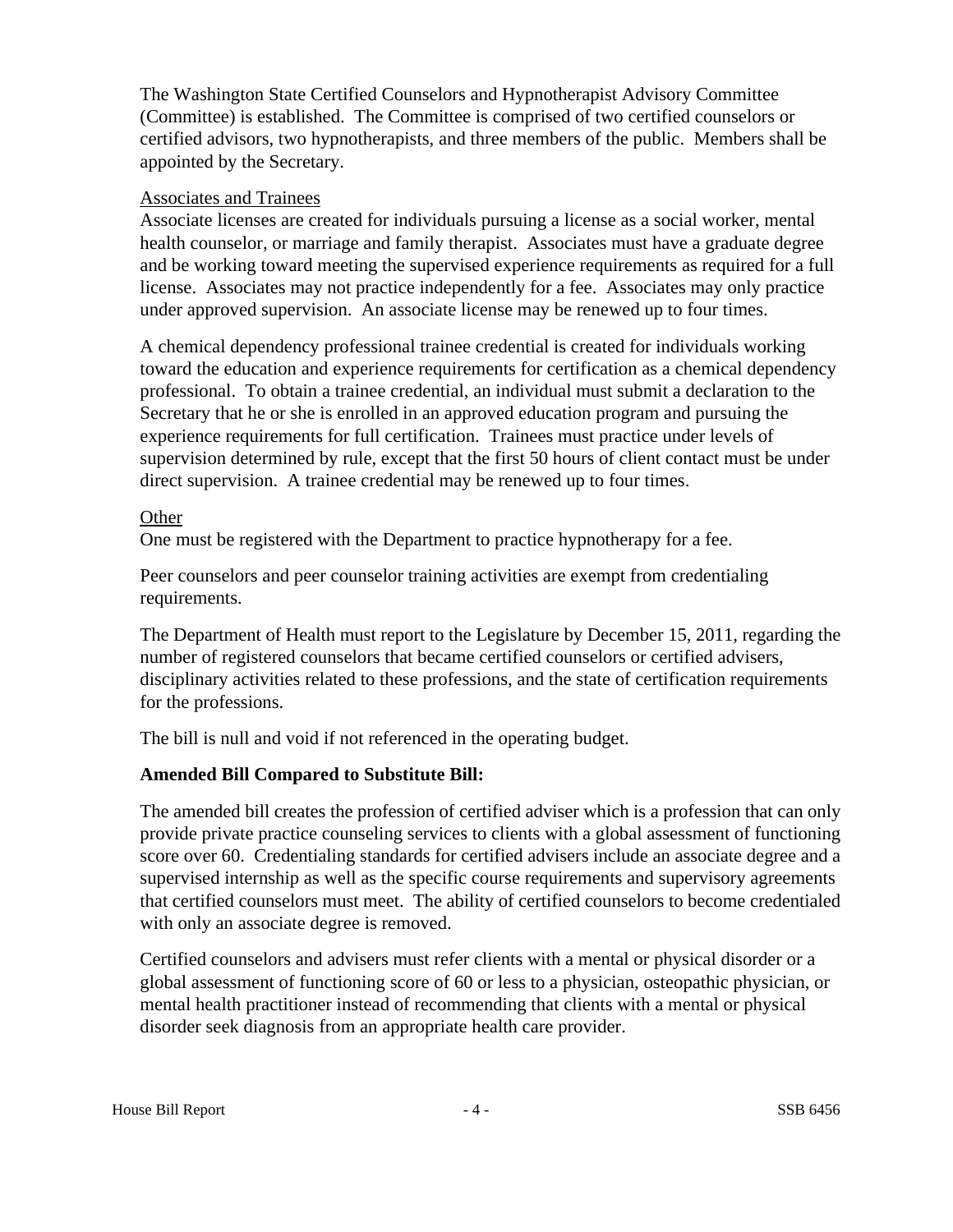Certified counselors may only counsel clients with a global assessment of functioning score of 60 or less only when: (1) referred by certain licensed professionals and to the extent provided in a plan of treatment designed by the referring professional; or (2) the client refused the referral made by the counselor, in writing, and services are provided to the extent authorized in a plan of treatment developed by the counselor with his or her consultant or supervisor.

The requirement that certified counselors and advisers disclose to clients that they cannot treat mental disorders is removed and only requires that they disclose that they cannot diagnose mental disorders or conduct psychotherapy.

The definition of mental disorder is removed. Peer counselor training activities are exempt from regulation.

# **Appropriation:** None.

**Fiscal Note:** Available.

**Effective Date of Amended Bill:** This bill takes effect 90 days after adjournment of session in which bill is passed, except for sections 1, 2, and 7 through 9, relating to the establishment of credentials for agency-affiliated counselor and certified counselor, and 11 through 19, relating to the establishment of pre-licensure credentials for mental health counselors, marriage and family therapists, social workers, and chemical dependency professionals, which take effect July 1, 2009. However the bill is null and void if not funded in the budget.

## **Staff Summary of Public Testimony:**

(In support) This bill increases the standards for registered counselors through education and examinations. This bill provides client safety, improves standards, and safeguards services. The services of certified counselors should be improved, not taken away. There is a need for this category of counselors which supports the activities of licensed counselors. Without this credential many people will not be able to afford help. Having this type of counselor available helps to stabilize individuals, families, and communities. This bill respects the rights of clients to choose the services that best suit their needs and the type of counselor that they would like to see. This bill stays true to the Registered Counselor Work Group recommendations.

(Opposed) Mental health counseling needs to be regulated and many registered counselors are using their registration to do things other than counseling. The House bill's language should be put on the Senate bill. The name of the profession should be changed to certified alternative counselors.

**Persons Testifying:** (In support) Miriam Dyak and Kate Abbott, Washington Professional Counselors Association; Elizabeth Rae Larson; Annie McManus; and Christina Hulet, Office of the Governor.